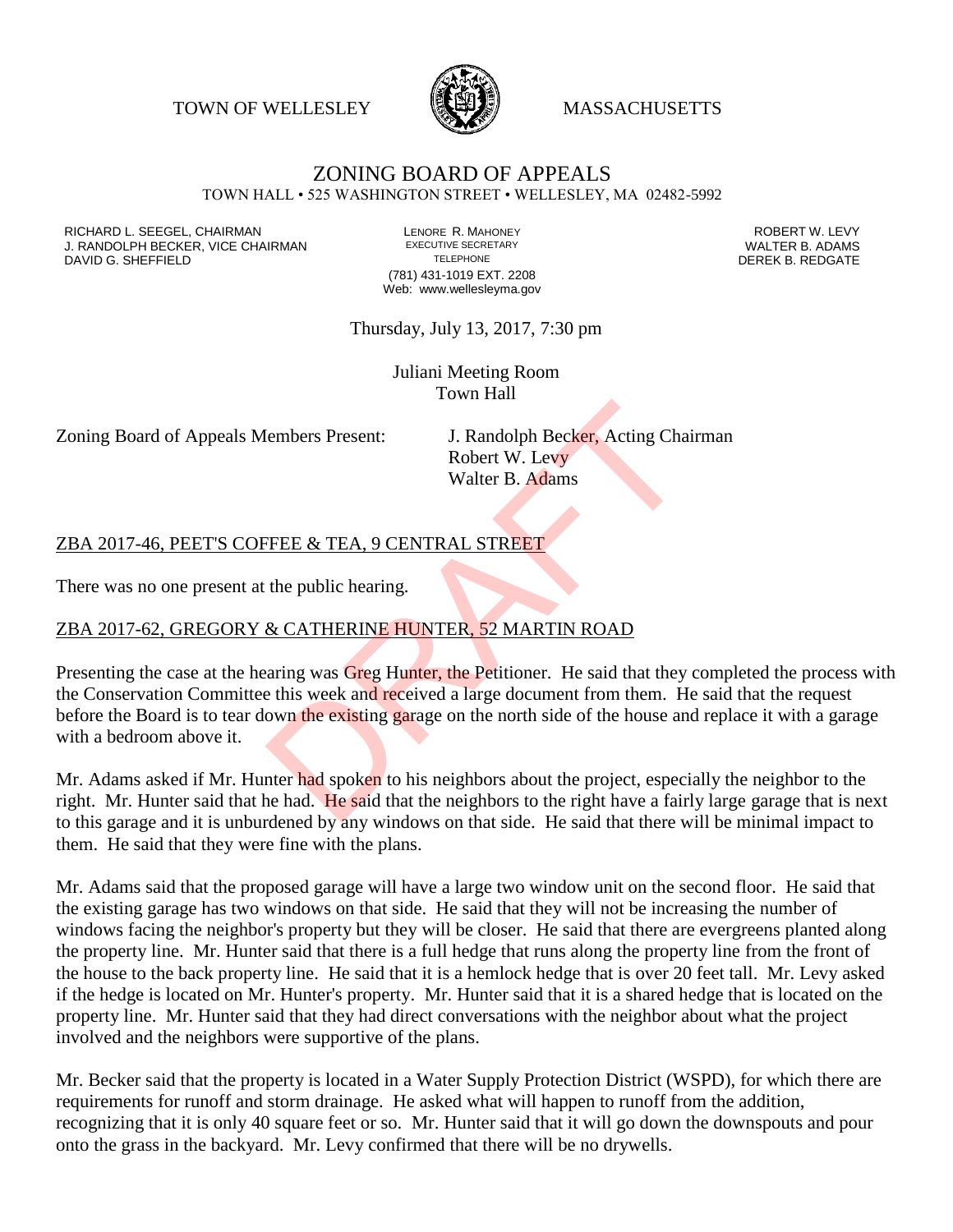Mr. Adams said that it is obvious that the layout of the house is not conducive to putting the second floor addition on the other side of the house. Mr. Hunter said that that would put the bedroom next to a bedroom and would not be ideal.

Mr. Becker said that there are two other homes on Martin Road that have done the same thing. He said that there are also several residences on Martin Road that have the same garage as this.

Mr. Levy said that the garage lines up with the back of the abutter's house. Mr. Becker said that the abutter's garage entrance is on the Martin Road side and is closest to the Petitioner's garage. Mr. Levy said that helps to mitigate any impact. He said that a five foot side yard setback is not very generous.

Mr. Becker asked if there was anyone present at the public hearing who wished to speak to the petition.

Mr. Becker read the Planning Board recommendation.

Mr. Levy moved that the Board make a finding that the proposed renovation shall not be substantially more detrimental and that the special permit be allowed. Mr. Adams seconded the motion. The Board voted unanimously to grant the special permit.

### ZBA 2017-63, PETER KATSIKARIS, 15 MANOR AVENUE

Presenting the case at the hearing were David Himmelberger, Esq. and Peter Katsikaris, the Petitioner.

Mr. Himmelberger said that the request is for modification of an existing variance and a special permit to construct a one story addition, deck and reconfigured roof to a pre-existing nonconforming home, due to insufficient side yard setback.

Mr. Himmelberger said that, while this is a request for modification of a variance that was granted in 1972, the variance was granted because the house has a paper street on its left side, known as Rose Street. He said that it was the belief at the time that constituted frontage from which a 30 foot front yard setback needed to be maintained. He said that the variance that was sought in 1972 was to allow a 26.6 foot setback. He said that the determination of paper streets as frontage evolved over time. He said that it is the current determination of the Building Inspector that unless a paper street may be driven over, it does not qualify as frontage for the purpose of front yard setbacks. He said that, under today's standards, it would not be a front yard setback but rather a side yard setback. He said that as a side yard setback, the Petitioner would be seeking a special permit for a preexisting nonconforming structure, namely the side facing garage. Mr. Adams said that the proposal is to add a garage. and make a finding that the proposed renovation shall no<br>cial permit be allowed. Mr. Adams seconded the motion.<br>ecial permit.<br>SIKARIS, 15 MANOR AVENUE<br>arring were David Himmelberger, Esq. and Peter Katsika<br>the request is f

Mr. Himmelberger said that this Board has typically shown deference to past decisions granting variances. He said that the Petitioner has cast this as a modification and/or special permit. He said that the home sits within the wetlands buffer and the project has been approved by the Wetlands Protection Committee (WPC). He said that the Order of Conditions has been recorded at the Registry of Deeds. He said that the addition is otherwise compliant with zoning and the neighbor to the left is in full support of the project. He said that neighbor's property is located on the other side of the paper street. He said that the paper street is actually a wooded and landscaped buffer. He said that the additional footprint will increase lot coverage from 10.3 percent to 13.7 percent, which is an additional 544 square feet. He said that the existing Total Living Area Plus Garage (TLAG) of 2,846 square feet will increase to 4,081 square feet. He said that the current peak height is 32.7 feet and will remain unchanged. He said that the new height of the slightly raised roof is 28.7 feet. He said that, based on the foregoing, the Petitioner is proposing that the proposed structure shall not be substantially more detrimental to the neighborhood than the existing nonconforming structure, or alternatively, that modification of an existing variance is appropriate, and would seek accordingly.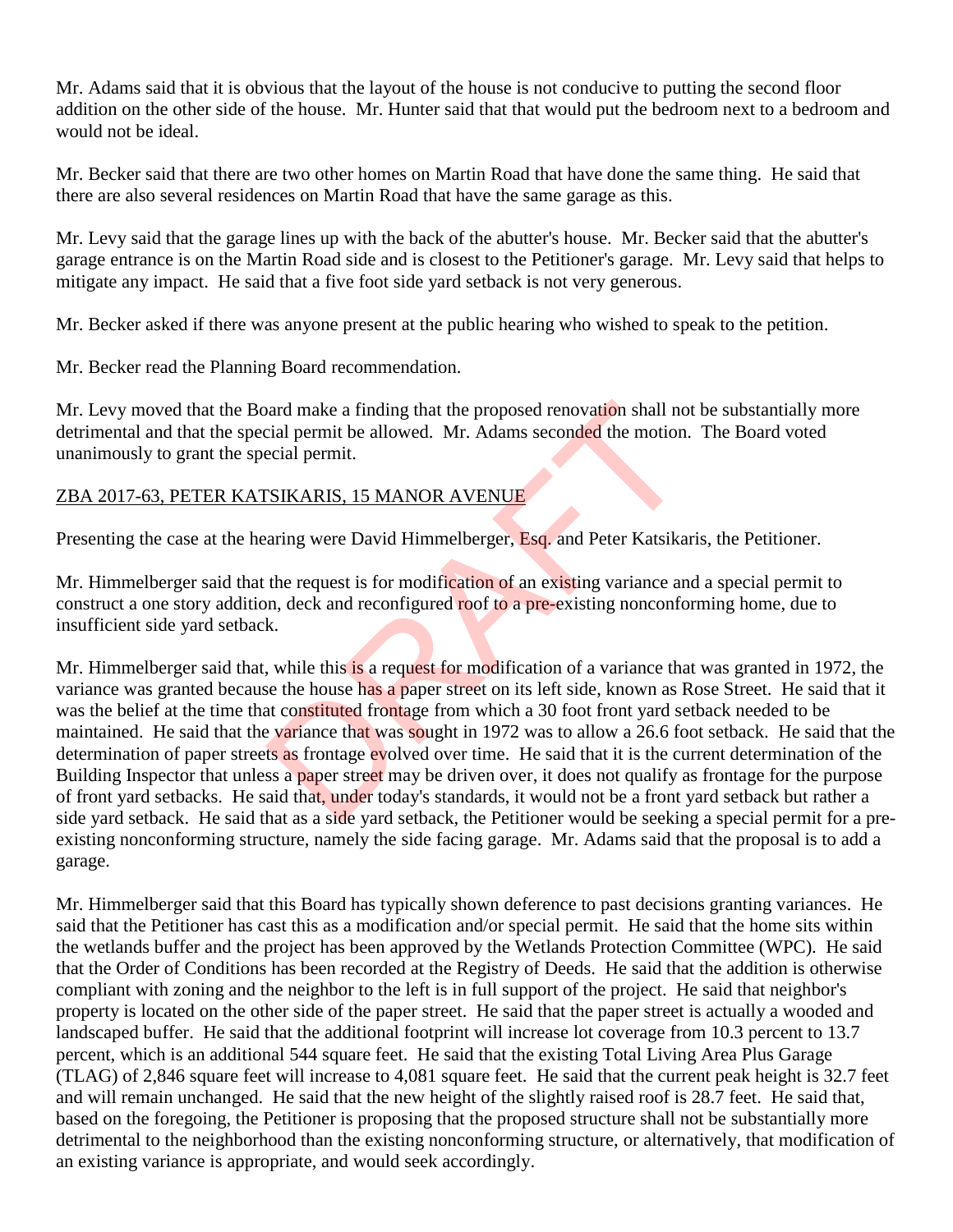Mr. Levy asked if the left side yard setback is the only nonconformity, other than the air conditioner. Mr. Himmelberger said that the air conditioner condenser is at 19 feet and is a pre-existing nonconforming element. Mr. Levy said that other than the air conditioning condenser, the nonconformity is the setback of the west side of the house at 26.6 feet. Mr. Becker said that a side garage requires 30 feet and they only have 26.6 feet. Mr. Adams said that it is appropriate to have further conversation. He said that the Board does tend to defer to previous granting of variances and not re-litigate the decisions. He said that the Board accepts the Board at the time's decision and that carries with the property so long as the modification is not substantially detrimental.

Mr. Adams said that he found the plot plan devoid of some information. He said that it does not show the retaining wall at the front. He said that it is a little hard to figure out. He said that the words, Proposed Addition," did not show where that would be.

Mr. Becker said that the shed is located in Weston, not in Wellesley.

Mr. Levy asked if Rose Street is a derelict fee. Mr. Himmelberger said that said that he believed that it is a Derelict Fee Statute and the property owners have rights to the center of it. He said that it leads to someone's backyard. Mr. Becker said that some of the other streets that come to Weston from Manor Avenue do have residences on them. He said that, clearly, Rose Street won't have any residences on it. He said that it cannot be subdivided into two buildable lots.

Mr. Becker said that the Board would review two actions, one for a modification of a variance and the other for a special permit for an addition to a nonconforming structure. He said that the special permit ties back into Large House Review (LHR). He said that there will be no exemption for LHR if there is no special permit granted. property owners have rights to the center of **it**. He said that some of the other streets that come to **Weston from N** that, clearly, Rose Street won't have any residences on ile lots.<br>and would review two actions, one for

Mr. Levy asked how long the air conditioning condenser has been there. Mr. Himmelberger said that it has been there since 1992. Mr. Levy said that it is a pre-existing nonconformity.

Mr. Becker said that a larger than target TLAG would normally be of concern but this lot is significantly larger lot than 10,000 square feet. Mr. Levy said that the Town chose to enforce LHR based on Zoning District, not lot size.

Mr. Adams said that the house at 11 Manor is not really impacted by this. He said that it is only impacted by the existing nonconforming air conditioning condenser. Mr. Himmelberger said that 21 Manor Avenue, which is on the other side of Rose Street has its garage as the closest element. Mr. Adams said that there is heavy screening in between.

Mr. Becker said that the property is located in a Water Supply Protection District (WSPD). Mr. Adams asked if there will be any mitigation for runoff. Mr. Himmelberger said that there will be two catch basins.

Mr. Becker asked if there was anyone present at the public hearing who wished to speak to the petition.

Mr. Becker read the Planning Board recommendation.

Mr. Becker said that the Board would insert a condition that the decision is subject to the Order of Conditions.

Mr. Himmelberger said that the way that he looked at it, the variance was for the left side setback. He said that they also have the pre-existing nonconforming air conditioning condenser for a special permit.

The Board discussed the Bjorklund v Norwell case law. Mr. Himmelberger said that they will be doing more than what is permissible by right under Bjorklund.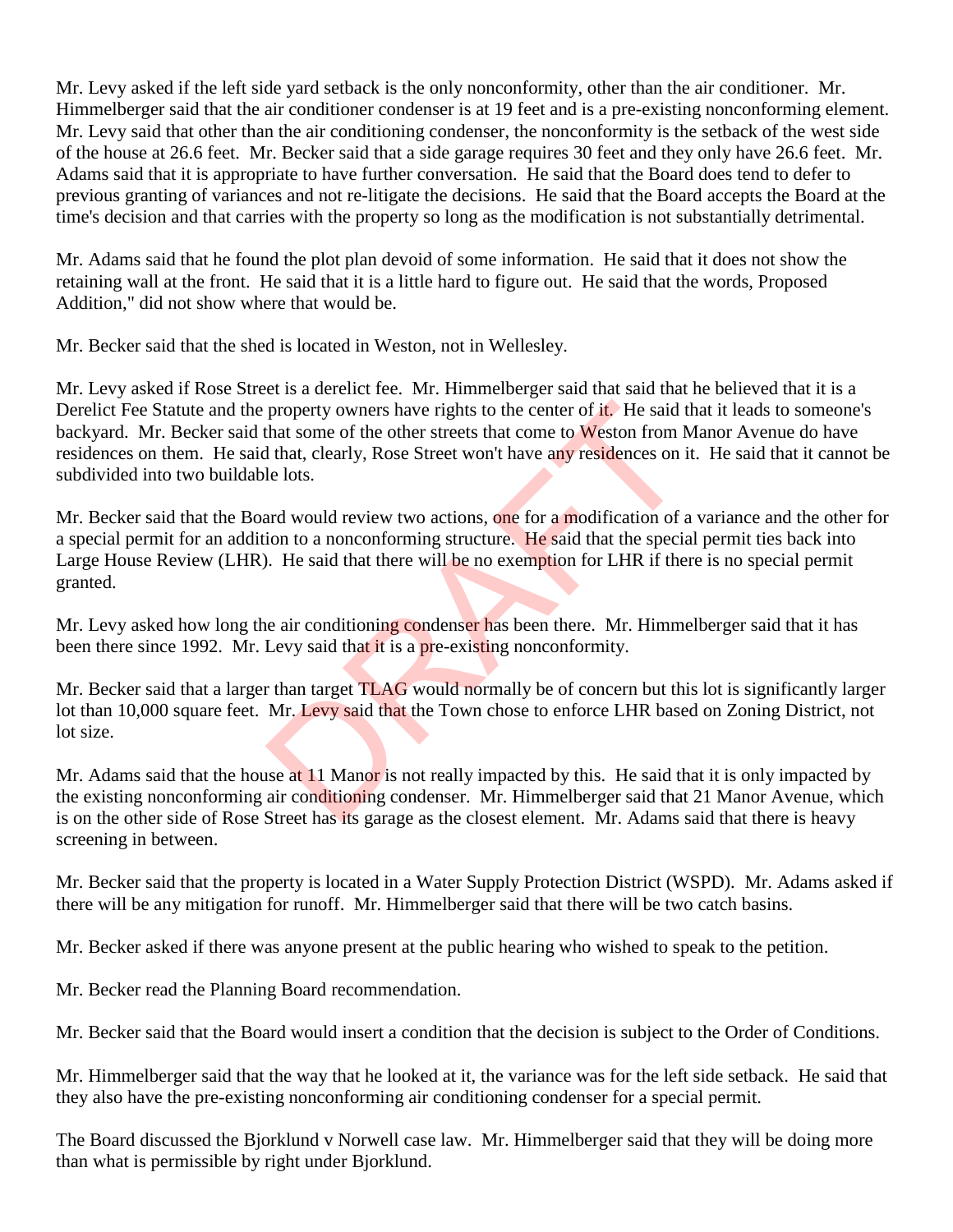Mr. Becker said that if it was not for Rose Street, the Petitioner could do what he was proposing to do. Mr. Levy questioned whether a variance is an appropriate solution. He said that he was reluctant to bootstrap a special permit onto it just to exempt it from LHR.

Mr. Becker said that he would be comfortable with granting modification of the variance. He said that it is central to the issue that makes the Board consistent with the 1972 decision without addressing the basis for the 1972 decision. He said that since the 1972 decision, the Town enacted the 30 foot setback for a side facing garage.

Mr. Himmelberger said that the variance for setback of the structure needs to be modified because they are expanding the structure at the same setback. He also suggested that the side facing garage is a new nonconformity. He said that it is new because it was made nonconforming when the Town adopted 30 foot side facing garage setbacks. He said that is the interpretation that the Building Inspector currently adheres to. He said that analyzing the later developed nonconformity, that one gets reviewed through today's lens, which says that it is a pre-existing nonconformity. Mr. Levy said that would be a variance because you are not allowed to exacerbate a nonconformity and that is what is proposed. Mr. Himmelberger said that they will intensify the nonconformity. He said that the question is whether they will be making it substantially more detrimental. He said that they are arguing that they do not. Mr. Levy said that the Board's position on special permits is that if you hold the current setback, the Board will consider it, but if you further encroach into the setback, it is a variance. Mr. Becker questioned why the 26.6 foot setback would not be covered by the variance. Mr. Himmelberger said that the variance was not granted for a side facing garage. He said that it was a variance for the structure. He said that you can have a setback that is appropriate for a structure but not appropriate for a side facing garage. and that is what is proposed. Mr. Himmelberger said that the question is whether they will be making it substantiat they do not. Mr. Levy said that the Board's position on t, the Board will consider it, but if you further

Mr. Levy said that if this came before the Board without the historical variance, the Board would consider that relief to be granted would be for a variance. Mr. Himmelberger said that his understanding is that when you worsen the setback it is variance. He said that they believe that this is an intensification and that leads to the question of whether it is substantially more detrimental.

Mr. Becker said that if this was a normal case, there would be a 20 foot setback but there could not be a side facing garage in the 20 foot setback. He said that he was still considering why the variance would not cover that. He said that the variance is for the setback from Rose Street. He said that applies to today's Zoning Bylaw as well. Mr. Himmelberger said that they are seeking to extend the garage, not make a worse but maintain it. He said that causes special permit analysis to be brought forth, as does the air conditioning condenser. Mr. Adams said that they will not be doing anything with the condenser. He said that if they got a variance on the property and want to do anything in the area related to the variance, it is a modification of the variance. Mr. Becker said that the purpose for that is to confirm that the new stuff is covered by the old variance. Mr. Adams said that this Board is considering whether the previous Board would have granted the variance, even with this current design. He said that he thinks that the previous Board would have granted the variance. He said that the Building Official now says that he would not require the variance. He said that Wellesley does not have the procedure where the application would be denied by the Building Official and then brought to the Zoning Board. He said that the Building Official seems to think that a variance is not required for this. Mr. Himmelberger said that they still have the issue of the air conditioning condenser. Mr. Adams said that when it was put in in 1990, it was conforming. Mr. Himmelberger said that it is pre-existing nonconforming. Mr. Levy said that it is the tail wagging the dog. Mr. Himmelberger said that it is a nonconformity. He said that nonconformities are not categorized by magnitude.

Mr. Levy said that if the Petitioner owned Rose Street and did not have a setback issue on the west side, this would not be before the Board. He said that they would not come before the Board solely for the nonconforming condenser. He said that it would be a different story if the proposal was to add another condenser.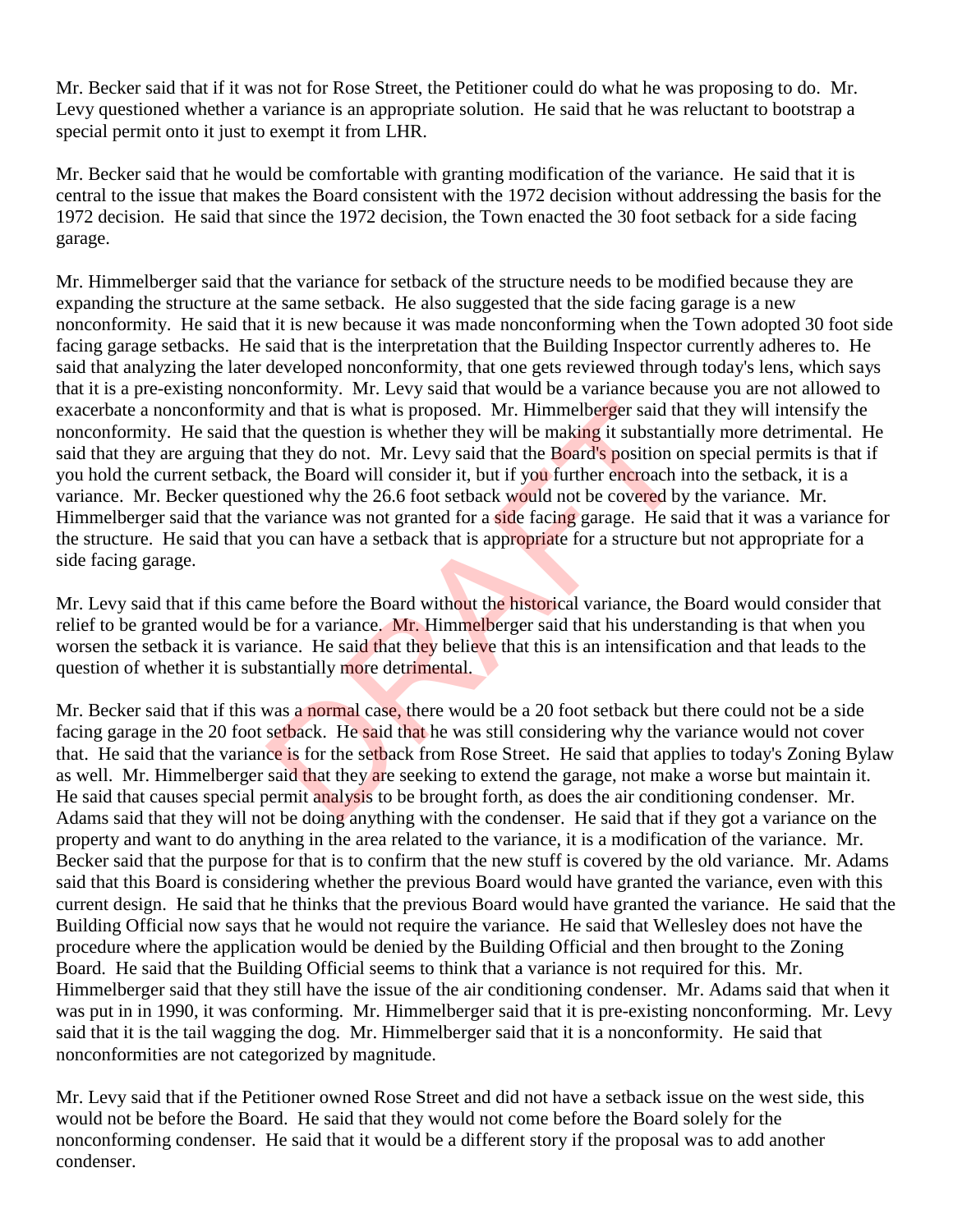Mr. Adams said that he was inclined to agree with Mr. Becker that the Board only needs to approve the modified variance based on a previous Board's determination regarding the original basis for the variance, that the proposed modification will not be more detrimental and that the previous Board would have granted a variance for the proposed design.

Mr. Himmelberger said that they would prefer that the Board also grant a special permit in addition to the modification so that they can avoid going through LHR. Mr. Levy said that granting a special permit would moot that issue, however, not granting it does not prevent arguing that there is a nonconforming lot and, as such, is exempt under the bylaw. He said that the exemption is based upon having a nonconforming lot, not based on a finding by this Board that it is nonconforming. He said that they can still go to the Planning Board and tell them that they have a nonconforming lot that is exempt. Mr. Himmelberger said that would probably go before the Building Inspector, not the Planning Board. Mr. Levy said that they would have a better argument because the Board would have to make a finding under Section 6. Mr. Himmelberger said that they would have to argue that it is a change to a single family dwelling subject to a finding in accordance with Section 6 for an exemption from LHR. Mr. Becker said that Mr. Himmelberger's argument is that by extending the structure, they need a finding. He said that the Board is saying that the modification to the variance will cover that. Mr. Levy said that he was not convinced about the argument that the fact that there is an existing nonconforming air conditioning condenser that this will require a special permit. He said that a variance is a higher relief than a special permit. Mr. Himmelberger said that this will extend a pre-existing nonconforming setback for a side facing garage. Mr. Levy questioned whether that would be a new variance. Mr. Himmelberger said that the Board is not required to adhere to past variance or the rationale for it, in light of the Building Inspector's opinion. Mr. Levy said that if this came in today, it probably would not receive a variance under today's standards. Mr. Himmelberger said that they would be seeking a special permit for the extension of the preexisting nonconforming side facing garage. Mr. Adams said that the Board has not heard from the Building Inspector on this issue. He said that the Board would have to decide if it agreed with the Building Inspector or not. He said that if the Board agreed with him, it could possibly treat this as a special permit. He said that he was not so sure that he was inclined to agree with him though. He said that, at the moment, it is considered a street. Mr. Himmelberger said that the **Petitioner has rights** to use the paper street but does not own it. If that the Board is saying that the modification to the variation<br>invinced about the argument that the fact that there is an<br>this will require a special permit. He said that a variance<br>lberger said that this will extend a

Mr. Himmelberger asked if the Board would consider granting a special permit contingent upon confirmation from the Building Inspector that he views that as a side yard. Mr. Adams said that the Board would then have to decide if it agrees with the Building Inspector or not. Mr. Himmelberger said that the Building Inspector's rationale for it is that in order to have frontage there has to be a way in existence when subdivision control was enacted and it cannot be just a paper street. He said that it has to be actually laid out and usable. He said that the Building Inspector follows the law in that regard and says that if you cannot drive the street, it is not a street for frontage. He said that has been used to control development because Wellesley has a lot of paper streets. He said that the Zoning Bylaw defines frontage in Section XIX. Yard Regulations.

Mr. Levy asked why this petition is before the Board. Mr. Himmelberger said that this is a pre-existing nonconforming structure by virtue of the side facing garage with less than 30 feet of setback.

Mr. Himmelberger read an excerpt from Section XIX. Yard Regulations of the Zoning Bylaw that defines Frontage. He said that the Building Inspector interpreting this as a side yard is following the bylaws for frontage. Mr. Adams asked if Mr. Himmelberger thought that the Planning Board should decline to certify this as an adequate way. Mr. Levy asked if someone could improve the way. He said that the purpose of the Derelict Fee Statute is to provide a mechanism for the owners of unaccepted roads to have fee interest to the center line. Mr. Becker said that Rose Street is shown but not labeled on the Zoning Map. Mr. Himmelberger said that it is not a way in existence.

Mr. Levy asked if a special permit granting relief from the required 30 feet for the side facing garage would get the Petitioner to where he wanted to be. Mr. Himmelberger said that the special permit will allow the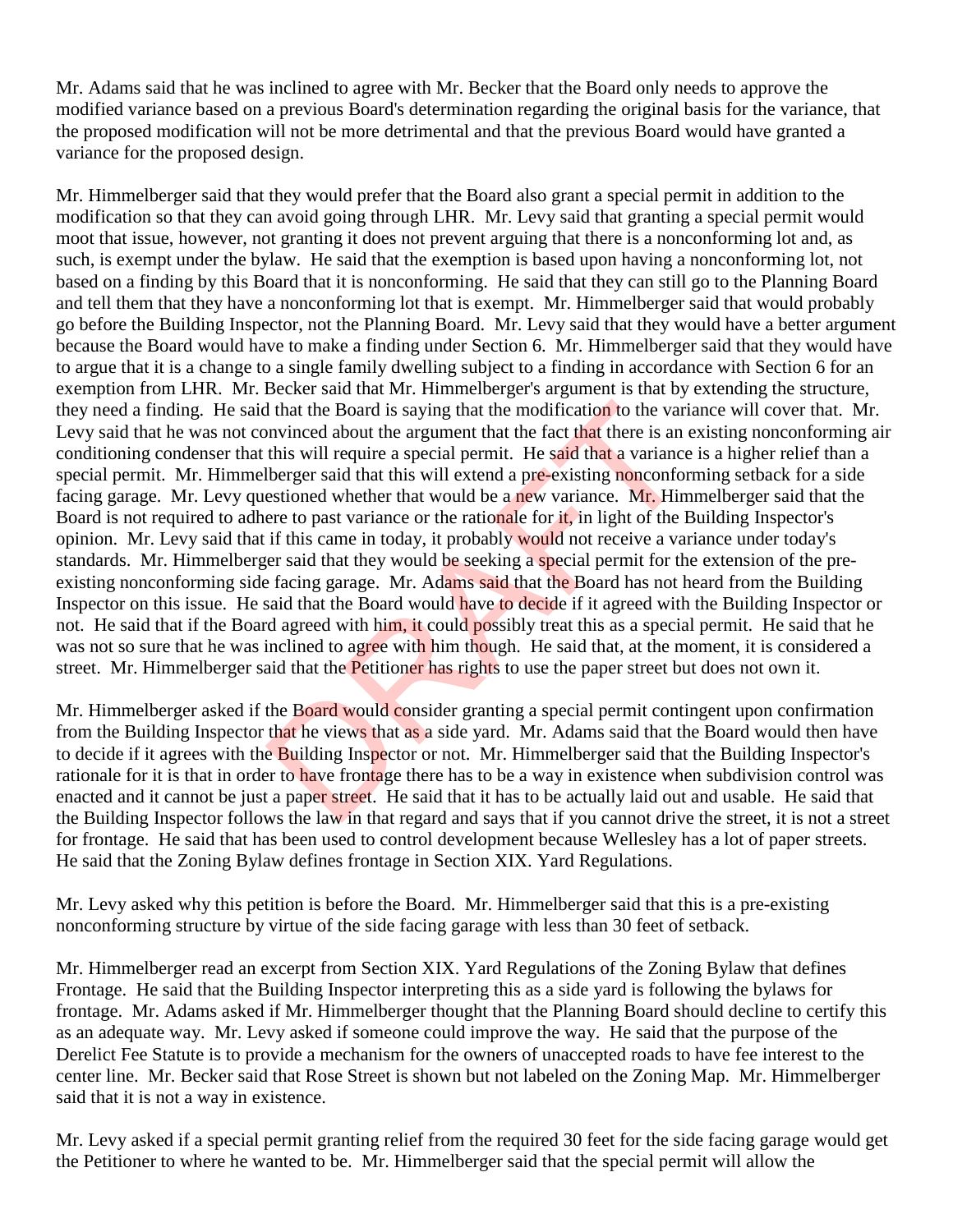construction above the house. He said that the entire project will be encompassed in the special permit, not just the part that is in the offending nonconformity. He said that a special permit would get them to where they want to be.

Mr. Adams said that it goes against his judgment from the past that whenever you had a variance, it was for the structure that existed at the time it was requesting the variance. He said that the variance was granted for the structure at that time. Mr. Himmelberger said that in the instances where the Board has shown deference, it has been when there has been a judgment as to hardship, shape or topography. He said that here the Board is dealing with a current interpretation that is legally based but different from the past. Mr. Adams said that the Board tries to be very consistent but each case is unique.

Mr. Becker said that when he looked at the original decision, it seemed to him that the Board was trying to find a way to do what the landowner proposed. He said that the arguments that they put together did relate to hardship but did not relate to topography, shape of the lot or any of the usual things that the Board considers. He said that it could be because the rules may have been different in 1972 or it could be that is just what they did.

Mr. Levy said that if Board is to consider this as a special permit, it will have to look at moving the addition four feet to make it conforming. Mr. Himmelberger said that it lines up with the existing structure.

Mr. Adams said that the Board at the time granted a variance to what is otherwise an ordinary lot. He said that the uniqueness is the paper street there. Mr. Himmelberger said that the reason that the Board granted the variance previously was to overrule the Building Inspector who said that it was a street. He said that the current Building Inspector has a contrary view. He said that he would argue that the Board should respect this Building Inspector's view and deem it a special permit situation.

The Board discussed moving the addition four feet. Mr. Himmelberger said that the floor plan is design to flow from the existing structure. He questioned whether the Board has previously advanced the notion that a special permit is impermissible even if it is not substantially more detrimental. Mr. Levy said that the Board likes to make things conforming, if possible. He said that is the intent of the bylaw. Mr. Himmelberger said that they will not be making it less conforming. Mr. Levy said that he was concerned that granting a special permit would be a way to avoid LHR. is to consider this as a special permit, it will have to look<br>ing. Mr. Himmelberger said that it lines up with the exis<br>ard at the time granted a variance to what is otherwise an<br>street there. Mr. Himmelberger said that th

Mr. Adams said that the argument that the side plane needs to be maintained is not a strong argument. He said that they could have set it back in four feet. He said that the kitchen would not have been substantially more unusable. He said that, on the other hand, he is prepared to vote approval for a variance that would grant this based on the determination by a former Board that they did not view this as a street. Mr. Becker said that the paper street has not been built on in the past 45 years.

Mr. Levy said that it is up to the Applicant to choose what they would like to have the Board vote on. He said that there are requests for modification of a variance and a special permit. He said that the Board could vote approval of the modification of the variance and consider the request for the special permit moot. Mr. Becker said that if the Building Inspector tells the Applicant that they have to go to LHR, the Applicant can appeal the decision of the Building Inspector.

Mr. Himmelberger asked for a moment to speak with his client.

Mr. Adams moved to grant modification of the previously granted variance, based on the previous Board's decision that the adjacent paper street is a uniqueness of the lot that created a hardship for the applicant at that time and the proposal to extend an addition at the rear of the property with a garage that subsequently became nonconforming by a change in the bylaw, and that Board would equally have granted a variance for the currently proposed structure.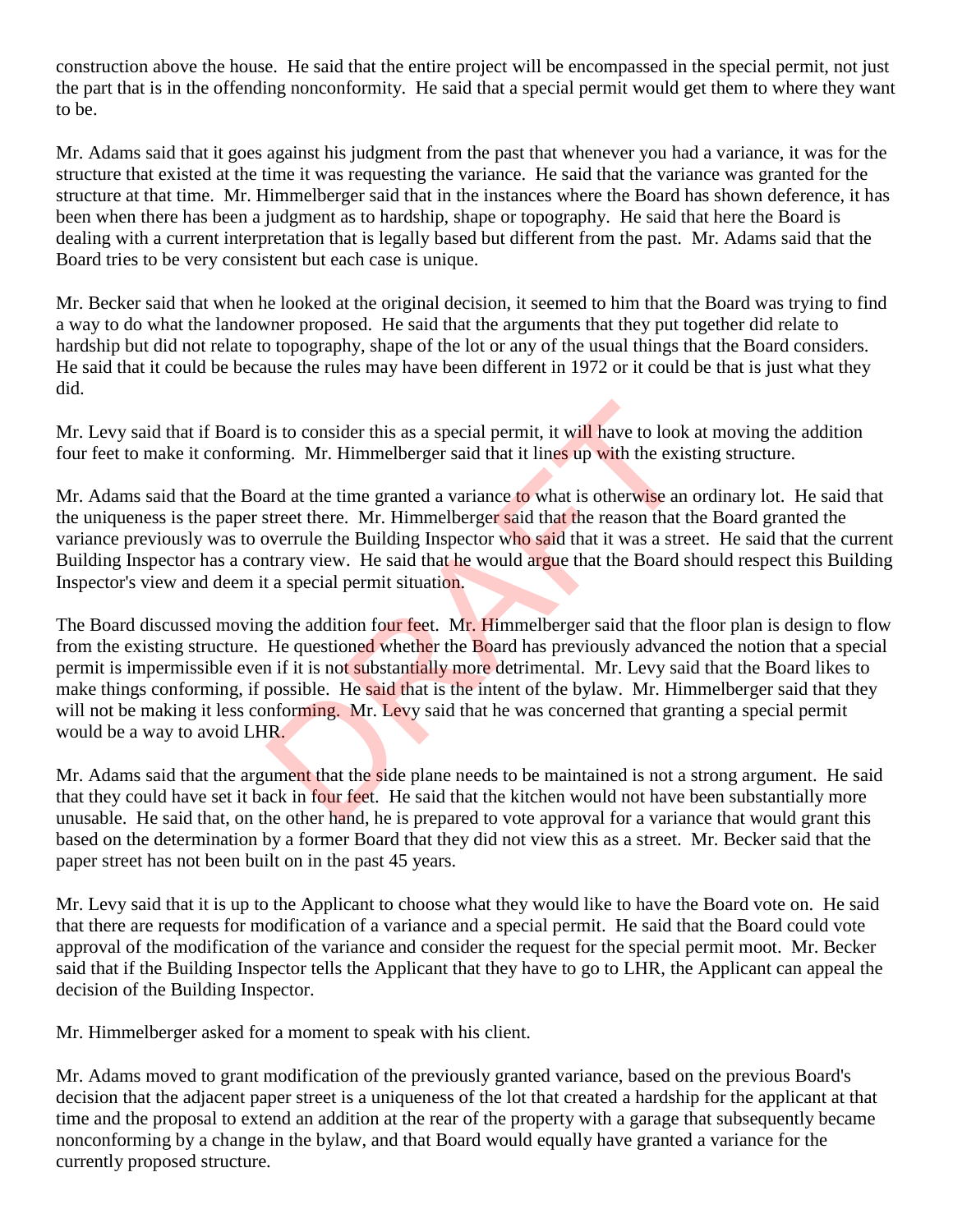Mr. Becker said that the Planning Board recommendation recommended approval of the special permit and/or modification of the variance while considering the criteria for LHR. Mr. Levy said that is a standard request for projects which would have been subject to LHR had it not been for the special permit. He said that his position is that it is exempt.

Mr. Levy seconded the motion. The Board voted unanimously to grant modification of the previously granted variance.

Mr. Levy said that the special permit request is moot because modification of the variance will allow the construction as requested.

## ZBA 2017-64, GLEN MAGPIONG, 89 RUSSELL ROAD

Presenting the case at the hearing were David Himmelberger, Esq., Mark Iacocca, Architect, and Glen and Jane Magpiong, the Petitioner.

Mr. Himmelberger said that the request is for a special permit and a variance to raze and reconstruct a 1962 ranch house at 89 Russell Road. He said that the variance is to allow for a front setback of 17.4 feet and to permit air conditioning condensers in the side yard setback. He said that the special permits are for the preexisting nonconforming side yard setbacks that will be improved with the new construction but still noncompliant.

Mr. Himmelberger said that this end of Russell Road has houses only on the pond side of the road. He said that this property has a 38 percent slope from Russell Road to the pond, for a 46 foot drop. He said that the existing home has two terraced sections at the rear and the proposed construction will stay forward of those terraced sections so as to not require additional engineering work in that area. He said that, given the topographical challenges and the costs of building a house back to a 30 foot setback, the Petitioners have sought a 17.4 foot front yard setback, which is consistent with the one next door at 81 Russell Road that was recently granted relief by this Board to build at 17 feet and a similar one at 77 Russell Road to build at a 17 foot front yard setback. He said that the abutter to the left received a variance where the Board recommended that the house be moved forward from 30 feet to 24 feet to fit in better with the neighborhood. He said that the average front yard setback on this section of Russell Road is 13.74 feet. the request is for a special permit and a variance to raze<br>oad. He said that the variance is to allow for a front setbel<br>elensers in the side yard setback. He said that the special is<br>example and set and the special part o

Mr. Himmelberger said that the house sits so that rear remains shy of the rear facades of 93 and 81 Russell Road, the direct neighbors. He said that all but one house is subject to a variance on this section of Russell Road.

Mr. Himmelberger said that the has been designed to present beautifully at the street. He said that it will be 21 feet tall at street level. He said that the Planning Board, while giving some favorable consideration to this proposal, ultimately decline to recommend approval, raising concerns about the scale of the home as impacting the neighbors to the right and left, and the scale as might be seen from Morses Pond. He said that he submitted letters of support from the direct neighbors. He said that the homes to the immediate right and left have been designed to take advantage of pond views and have not been designed with significant side facing windows. He said that all of the orientation is towards the pond. He said that the house will have eight arbor vitae screening on the left side and ten arbor vitae screening on the right side. He submitted copies of photos that were taken from the pond. He said that the photos dramatically underscore the fact that there is substantial screening between the pond and the proposed house.

Mr. Himmelberger said that the project has been approved by the Wetlands Protection Committee (WPC). He said that because of the substantial screening, the concerns of the Planning Board do not exist, where the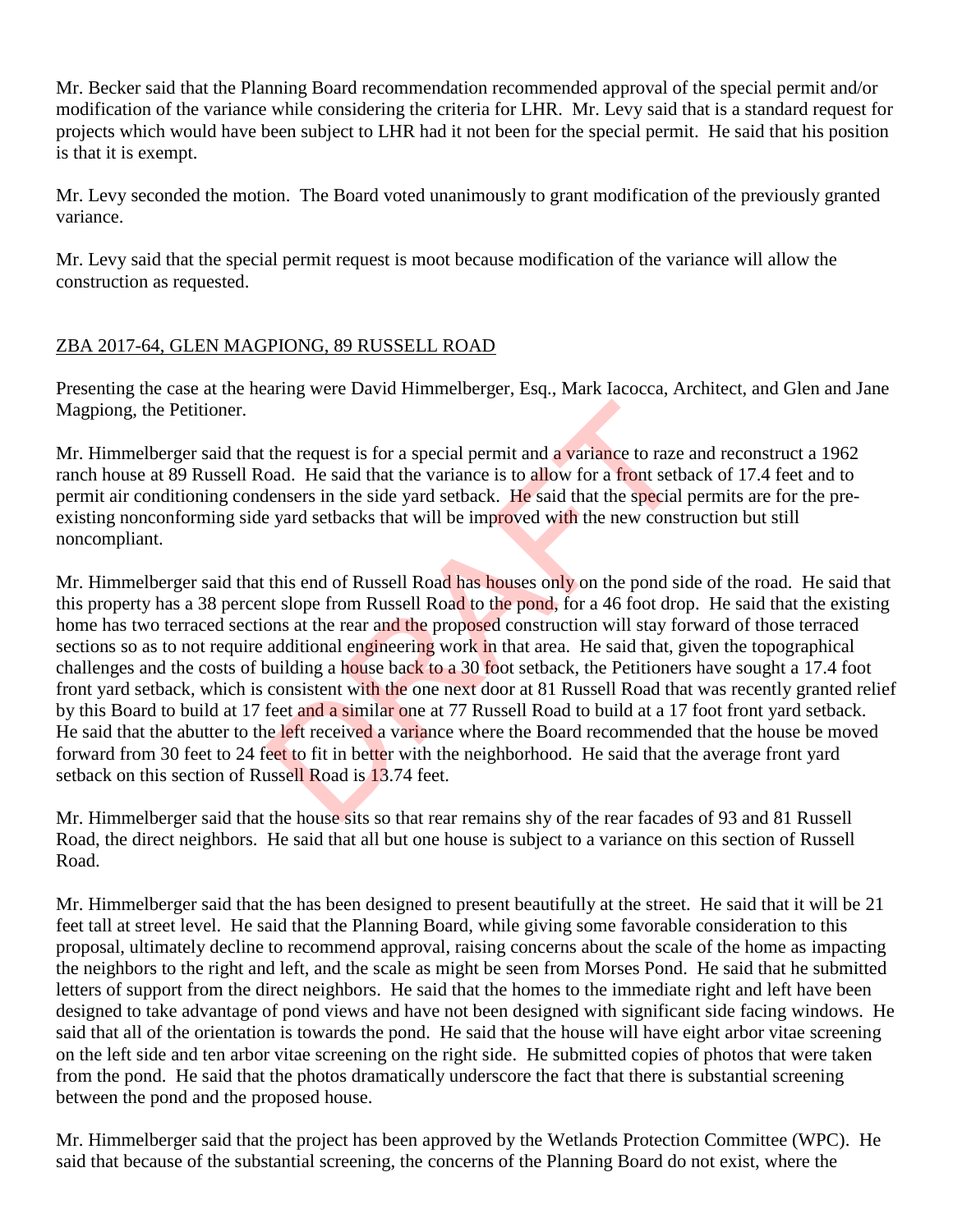abutters support the project and it is difficult, if not impossible, to see the site from the pond. He said that the Planning Board did concede that the design and scale of the house is consistent with the accepted style of the neighborhood.

Mr. Himmelberger said that Total Living Area plus Garage (TLAG) will be 4,804 square feet that is due to a basement that is larger because of the slope. Mr. Adams said that it is usable space. Mr. Himmelberger said that TLAG is typically used as a measure of massing as perceived by people who can see it. He said that the two neighbors support the project. He said that it is impossible to see it from the pond. He said that it presents at 21 feet at the street. He said that the impact of how it is situated on the lot undercuts concerns about TLAG.

Mr. Himmelberger said that a variance is warranted as literal enforcement of the Zoning Bylaws would involve substantial hardship owing to topography, will not affect the zoning district in which the lot is located, the hardship has not been self-created, and that desirable relief may be granted without substantial detriment to the public good, and without nullifying or substantially derogating from the intent or purpose of the Zoning Bylaw.

Mr. Himmelberger said that the special permits are warranted as the proposed side yard setbacks will not be substantially more detrimental than the existing structure is to the neighborhood.

Mr. Adams said that he is mindful of the property at 77 Russell Road. He said that he was on the Board that approved it. He said that all projects here are difficult to decide what is the appropriate thing to do. He said that it is complicated when you have a complying lot. He said that there is a severe topography issue here but the lot is fully compliant. He said that they could easily design a house that would comply. He said that he did not have a problem with the front setback but he was concerned about the side setbacks. He said that to equate the fact that the original house had 6.9 setbacks at two corners on a narrow house and provide 12.5 foot side setbacks for a much larger house is not quite equal. He questioned why the design was not a little more narrow and deeper into the lot. He said that this house would not even comply with the 15,000 square foot TLAG threshold. He said that he was uncomfortable with approving such a large house. He said that it would be hard to argue that other people were not entitled to the same thing. tal than the existing structure is to the neighborhood.<br>
indful of the property at 77 Russell Road. He said that h<br>
projects here are difficult to decide what is the appropriation<br>
you have a complying lot. He said that th

Mr. Himmelberger said that the variance that was granted at 81 Russell Road is a smaller lot. Mr. Adams said that the lot is more narrow as well. He said that 93 is a narrow lot and 77 is a wider lot. He said that the size of those two lots is almost identical. Mr. Himmelberger said that a 30 foot wide house is narrow, particularly when one is trying to take advantage of the pond view. He said that this Board has consistently found that variances are appropriate for all of the homes on this street.

Mr. Becker said that he did not have an issue with a variance for the front setback. He said that TLAG is a concern. He said that there were some things in the design that could have been done to make it compliant with at least a portion of the regulations. He asked about other designs that were considered before coming before the Board. Mr. Iacocca said that to maintain the amount of area that clients wanted in the home, they could make it more narrow but that would push it further back. He said that because the grade drops off steeply down to the pond, it lowers the average existing grade. He said that they would run into an issue with exceeding the height limit of the home. Mr. Becker asked why the upper level is above the garage at the street. Mr. Iacocca said that it was the preference of the client to not have a reverse living situation. He said that they considered a flat roof early in the process but they wanted something more traditional. He said that they were going with the went with neighbors' setbacks as a guide to make the design work. He said that with a front facing garage at 24 feet wide, it does not leave a lot of width for the entry and spaces off to the side. He said that they tried to utilize as much width as they could get.

Mr. Himmelberger said that 81 Russell Road is same width at 70 feet. He said that the Board granted a variance for a 12 foot side yard setback on the side that is closest to 89 Russell Road.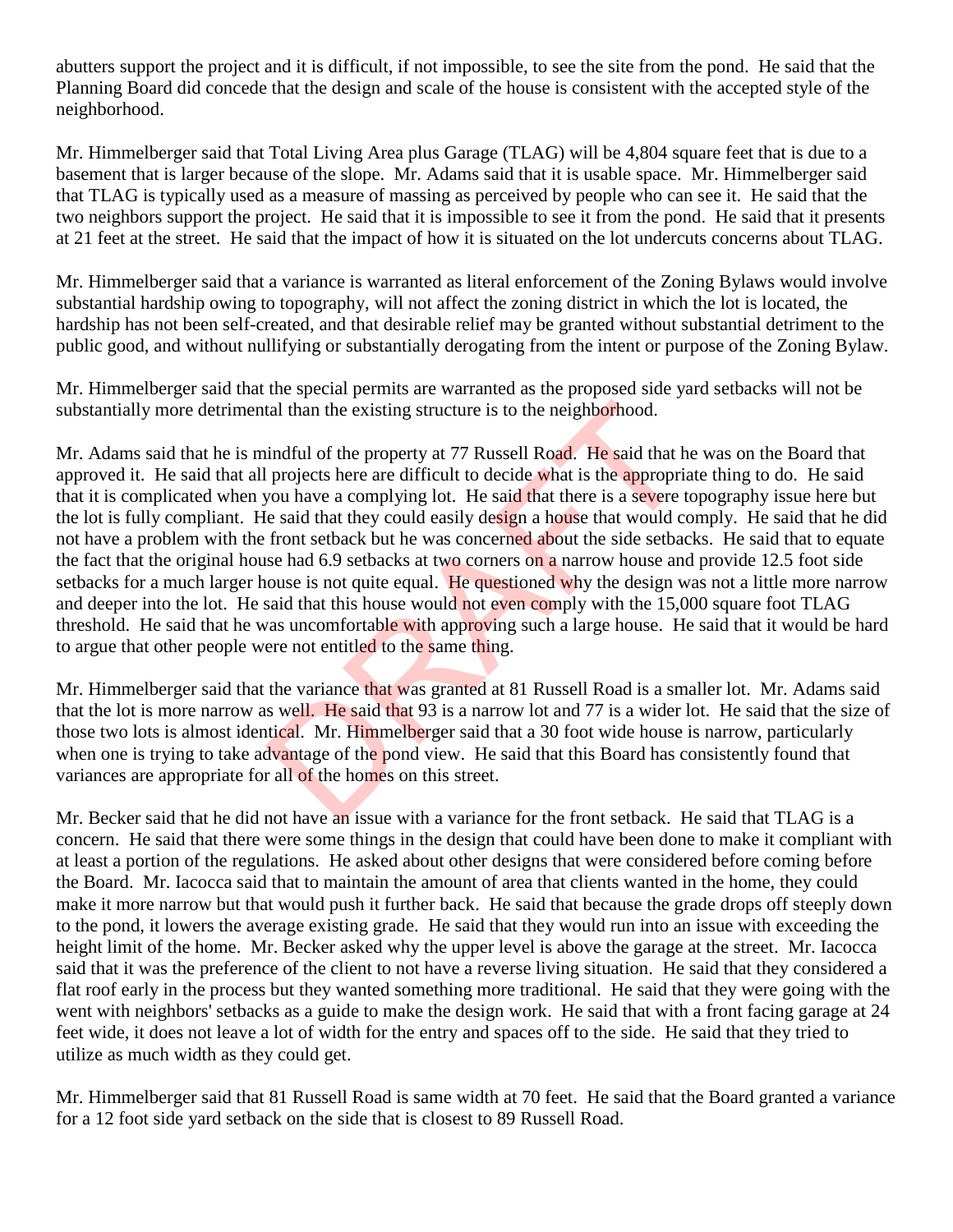Mr. Iacocca asked if the Board members had seen the two tier landing at the back. He said that right now the basement walks out to the first tier. He said that there is a retaining wall that drops eight to nine feet. He said that they wanted to stay back as much as they could from that. He said that the basement ceiling height is pretty high already. He said that a narrow house that goes further into the lot would be more visible from the neighbors' space. He said that they wanted to avoid coming to where the next tier drops off. Mr. Adams asked if they will be building a retaining wall. Mr. Iacocca said that there is already a retaining wall there that they would like to preserve and repair.

Mr. Becker said that rather than changing dimensions to reconfigure the living space, the Board is saying that the living area is too big. He said that it is one-third greater than the trigger in the bylaw for a 10,000 square foot lot and would be above the trigger for a lot in a 15,000 square foot district. Mr. Himmelberger said that it will not be viewed by anybody. He said that the abutters say that they will not view it because they face out to the pond and it cannot be seen from the pond. Mr. Becker said that it is more than simply seeing. He said that they will be filling up the lot and that is part of what Large House Review (LHR) is about as well. Mr. Himmelberger said that the lot coverage is satisfactory.

Mr. Adams said that the Board does not want to see a wall of building that fills up the lot. Mr. Himmelberger said that it is not capable of being seen. Mr. Adams said that it is a public road and a beautiful place to walk. Mr. Himmelberger said that from the street it is a modest structure. He said that there will not be much difference in the aperture around the façade from 81 Russell Road. Mr. Adams said that 81 Russell Road has a wider side yard. Mr. Himmelberger said that you will not see it walking up the street or from the pond. He said that the idea of TLAG is to help minimize the appearance of largeness. He said that they do not have vantage points here to see the largeness. Mr. Adams said that people walking down the street will look down to the pond and just see a wall going down to the pond. He said that a number of the lots that were granted variances are under 10,000 square feet and this one is not. Mr. Himmelberger said that walking out to a street view, you are looking out to water. and does not want to see a wall of building that fills up th<br>being seen. Mr. Adams said that it is a public road and a<br>from the street it is a modest structure. He said that ther<br>ound the façade from 81 Russell Road. Mr. A

Mr. Levy asked if there will be a view of the pond from the house. Mr. Himmelberger said that it is easier to see through the trees when you are in the trees. Mr. Levy said that it looks like the house on the left took down a bunch of trees. Mr. Himmelberger said that they will not be taking any trees down. Mr. Levy asked if the trees are trees fully leafed most of the year. Mr. Himmelberger said that half of them are pines. He said that they will not be taking any trees down expect for a small tree that is leaning. He said that the trees are protected by Wetlands.

Mr. Levy asked if you cannot see the house, how can the house see the pond. Mr. Himmelberger you can see from the inside out but a normal pond user will not see it. Mr. Becker said that the LHR bylaw does not talk about largeness that you cannot see. Mr. Himmelberger said that LHR is also about what it does for the site and the neighbors. He said that, in this case, it is fine for the site because it passed muster with the WPC. He said that this Board is cognizant of the fact that the WPC makes detailed findings to minimize any impacts to the site from construction. He said that they have done that in their design. He said that, with respect to impact to the neighbors, they are supportive of the project. He said that the side setbacks are fairly routine up and down the street because of the way that the houses were built and the size of the lots. He said that the lot is 70 feet across and is not super wide. He said that they will be improving the setbacks and do not believe it will be substantially more detrimental that the pre-existing structure. He said that they see this as a house that is consistent with what is being built on the street and what will be built on the street.

Mr. Adams asked who owns the land across the street. Mr. Himmelberger said that the Town Water Works owns the land.

Mr. Iacocca said that on the TLAG Calculation Plan, Basement Area 1 Floor Plan, areas K and L are all air. He said that it is open down to below and is not usable square footage. He said that is almost 1,000 square feet. Mr. Adams said that there is floor at that level. Mr. Iacocca said that he meant to say that it was Basement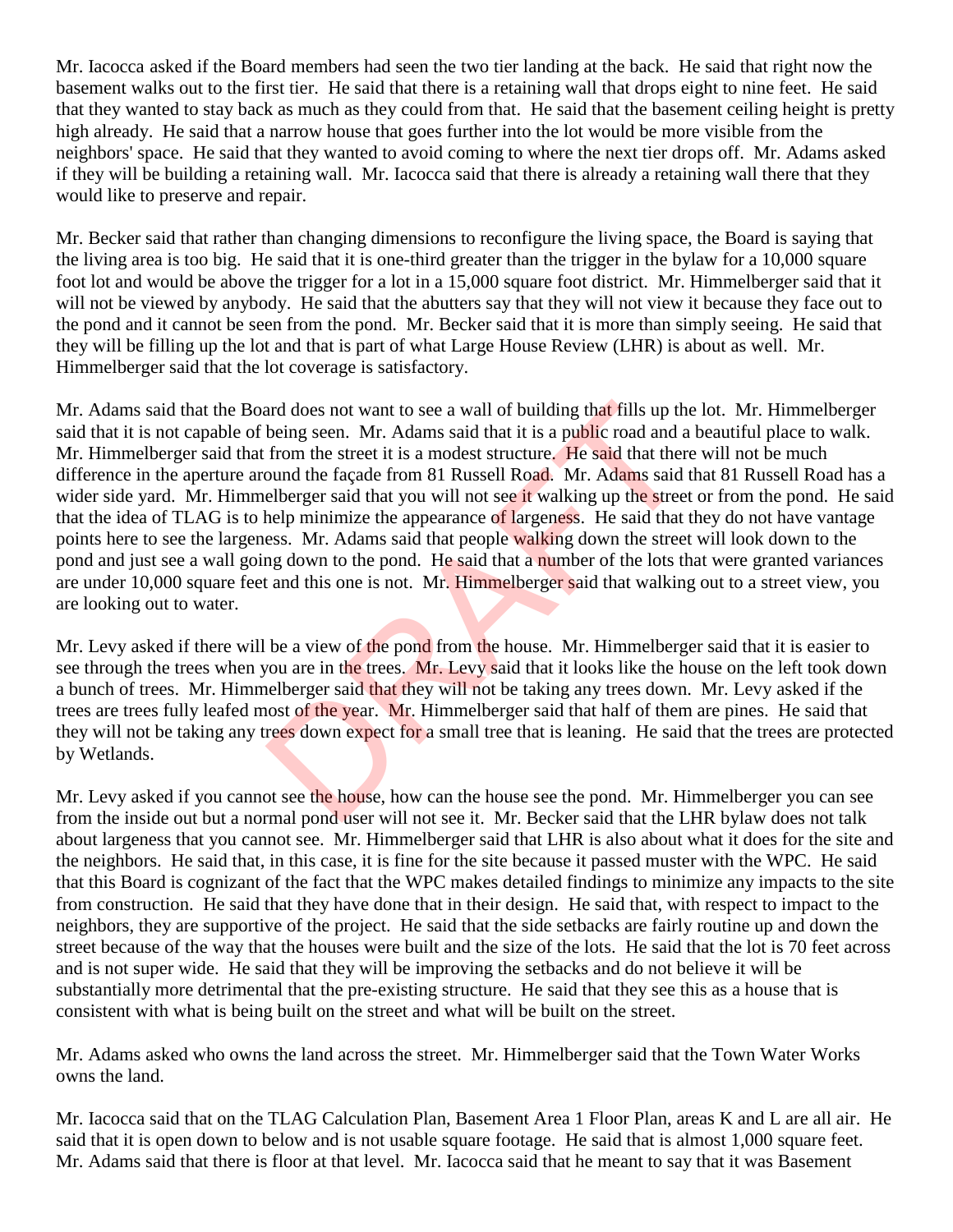Areas N and O. He said that if they do a narrower lot, they will still have the issue with the grade dropping off. Mr. Himmelberger said that steep slopes may not have been fully considered when the LHR bylaw was written because the steep lots are fairly rare.

Mr. Becker said that the Board recognizes that these are tough lots in terms of size, shape and topography. He said that he was still struggling with a TLAG that is one-third greater than the requirement for the district. Mr. Himmelberger said that there is a 1,000 square feet of air being counted in TLAG because of the topography. He said that because of the steep slope they count the height of the basement and so it's factored in at close to double the actual square footage. He said that the actual living space is considerably less. Mr. Becker said that it will be the largest house on the street.

Mr. Levy said that the house is almost 42 feet on the rear elevation. Mr. Iacocca said that looking at the house to the right if you are facing 89 Russell Road, this will be inches below that. He said that they will also be below the house to the left. He said that they could go back more into the lot but they would be looking at a reverse living situation or a flat roof. Mr. Himmelberger said that the height is not dissimilar to the houses that are shown in the photos that were submitted. Mr. Levy said that the house that is under construction is lower. Mr. Adams said that this is higher up on the hill.

Mr. Himmelberger said that they could agree to put screening in along the sides, horizontal to the street. He said that then one would only see the street facing façade, which would eliminate the concern about seeing down along the house. Mr. Adams said that is not the concern. He said that there is greater space between the other houses. Mr. Becker said that when you drive down Russell Road, you do not see the pond through narrow slits between the houses. Mr. Himmelberger said that if the concern was that looking down the hill you would see the side of the house, they could put screening at the front to preclude that. He said that the purpose is to avoid the appearance of massing. He said that there is no vantage point to view the massing other than from the neighbors who support the project.

Mr. Becker asked where the three air conditioning units will be and what their specifications will be, in particular, what the noise emissions will be. Mr. Himmelberger said that they are shown on the site plan on the left side. He said that the plan does not show the landscaping which is the eight arbor vitae that will run along the property line. Mr. Iacocca said that they are not shown on the Elevations. He said that they will be underneath the side entry ramp where the window is. He said that he asked the General Contractor about the noise and was told that it will not be an issue. Mr. Becker said that one of the things that the Petitioner is asking for is variance for the air conditioners and the Board has no information on what they are. Mr. Himmelberger said that the abutter has said that he has extra insulation on the sides of his house and has no issue with them being there. Mr. Becker said that information is not in any letter that the Board received from abutters. Ms. Magpiong said that the house next door is solar powered, so there is extra insulation. Mr. Himmelberger said that if the units were put at the rear, they would be exposed to the neighbor and his patio area, which is why the neighbor prefers that they be in between. He said that the side yard setbacks will almost be doubled from 6.8 to 12.5 feet. Mr. Becker said that the plan is to put air conditioners in the space that is created. Mr. Himmelberger said that if the Board wanted to have lattice work around the air conditioners in addition to the arbor vitae screening, the Petitioner would be willing to accept that as a condition. Mr. Adams said that would reduce the side yards more. Mr. Himmelberger said that the side yards are not functional. He said that you would have difficulty navigating them without falling down. higher up on the hill.<br>they could agree to put screening in along the sides, horived see the street facing façade, which would eliminate the<br>Adams said that is not the concern. He said that there is<br>id that when you drive

Mr. Becker asked if there was anyone present at the public hearing who wished to speak to the petition.

Ed Jacobs, 97 Russell Road, said that he has lived in the neighborhood for 20 years. He said that he does communicate with neighbors and in general, the neighbors support this project.

Mr. Becker read the Planning Board recommendation.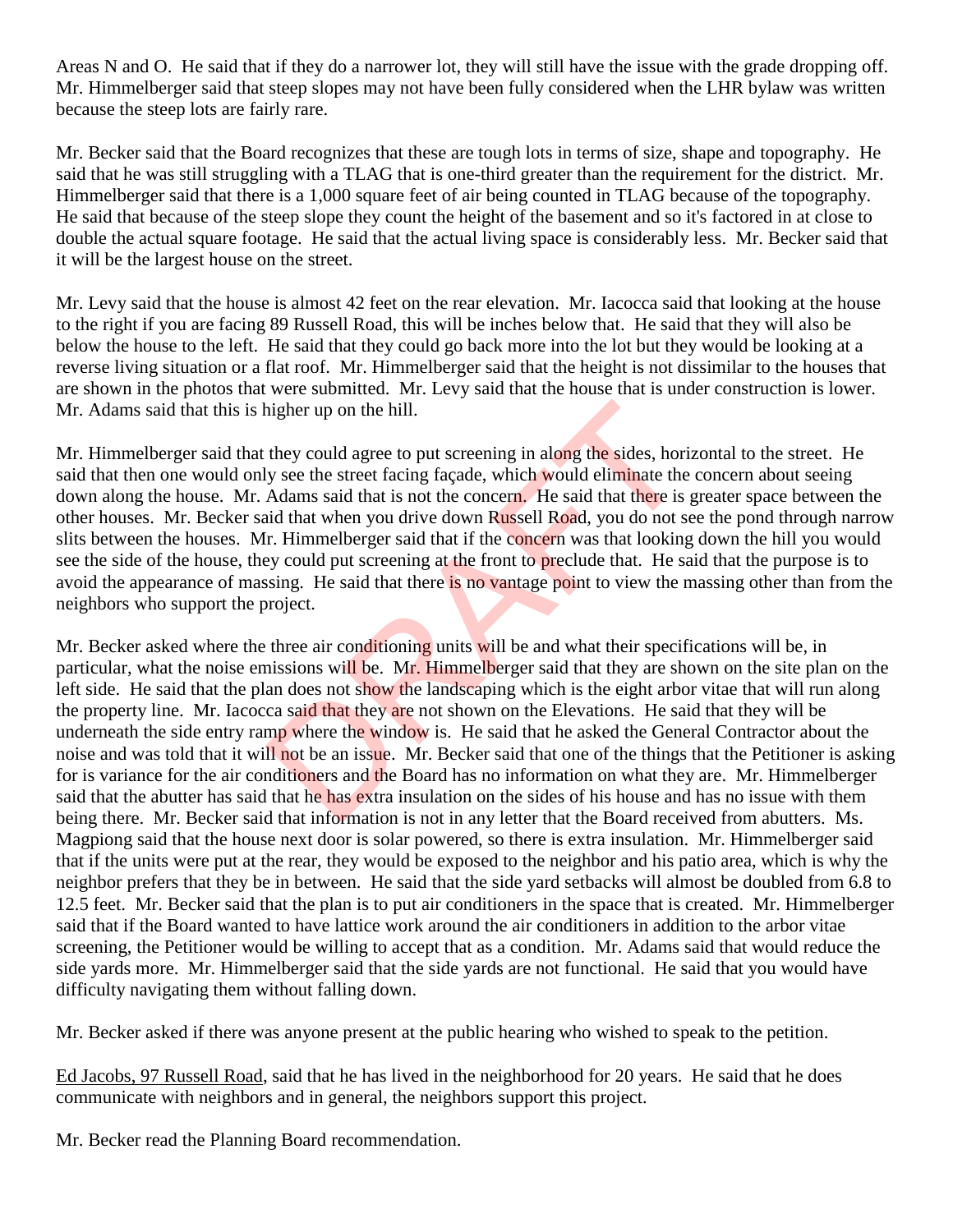Mr. Himmelberger said that there is no scenario from which the air conditioners can be seen because they will be screened by arbor vitae and under the ramp. He said that they could further enclose them with lattice. He said that the Planning Board also said that the scale and design is consistent with the accepted style in this neighborhood. Mr. Levy said that the intent of the setbacks of the air conditioners is for sound. Mr. Becker said that the Board would like to see specifications for noise for the air conditioning units.

Mr. Levy said that the request before the Board is for two reliefs for a variance and a special permit. He asked why the whole petition is not for a variance. He said that there is a topography issue here and a variance could cover all of the relief. Mr. Himmelberger that the Board issued a variance for front yard setback and a special permit to improve a side yard setback at 81 Russell Road that would still be noncompliant. Mr. Levy said that this lot has the criteria for topography. Mr. Adams said that although other lots on the street have topography issues, this lot could qualify as being unique. He said that the house is nicely designed but it is too bulky. He said that he would need to be convinced that they tried hard enough to comply with the setbacks, at least to better than what is proposed, and maybe bring it closer to the street. He said that the 800 square foot balcony adds to the TLAG and bulk of building. He said that he was not comfortable with this design. He said that the ramp takes up space in the side yard. Mr. Himmelberger said that 93 Russell Road sits close to the side lot line. He said that these side yards are not physically usable for activity because of the steepness of the slope. Mr. Adams said that they let sun and air onto the property. Mr. Becker said that they provide fire safety as well. Mr. Himmelberger said that the Building Code addresses fire safety. He said that the neighbor has super insulated house because of solar power and does not look out to the side. He said that they can put screening at the front to screen the side from the street. He said that the neighbors support the project. He said that these are unique properties that are focused on the rear view. He said that they have limited side views and practical use of side yards. He said that the request is for a special permit to say that they are not substantially more detrimental to the neighborhood than the pre-existing nonconforming side yard setbacks that they will be almost doubling. s are not physically usable for activity because of the stee<br>and air onto the property. Mr. Becker said that they pro<br>the Building Code addresses fire safety. He said that the<br>olar power and does not look out to the side.

Mr. Adams said that you cannot see the roof of the existing skinny little house from the street. Mr. Himmelberger said that the proposed house will look much nicer. He said that they can screen across the front so that you only see the front of the structure. Mr. Adams said that he did not want the sides screened off so that you do not see it. He said that it is good to be able to see down to the water. Mr. Magpiong said that they do not want to screen off the view of the pond.

Mr. Adams said that the Board is confronted with speculative builders who try to fit as much as they can on a lot. He said that bigger houses are going into the neighborhood but this will be the biggest house with combined narrow side yards. He said that he was concerned that this could set a precedent. Mr. Magpiong said that it is not the builder who is trying to get the most out of it. He said that they moved from California about 15 years ago. He said that they bought a home in California four years ago, thinking that was where they wanted to retire. He said that they found this property on the east side of a body of water and his wife loves sunsets. He said that they decided that this is where they want to be. He said that there is where they want to have their grandchildren come. He said that this is their dream home. He said that they wanted to get input from the neighbors. He said that they did not want to move out into the lot to impact the neighbors' views. He said that there is no parking for cars across the street but their cars will be put away. He said that they are trying to do the right thing. He said that the slope makes it difficult. He said that they want to have enough room for their kids and grandkids. He said that they are willing to get the quietest air conditioning units available. Ms. Magpiong asked if it would help to take out the ramp.

Mr. Becker discussed the LHR bylaw. He said that if the request is to exceed the limits, it is important for the Board to understand why. He said that he was sympathetic to the fact that there is open space that cannot be used. He said that if the structure had a TLAG of 4,000 or 3,800 square feet, he would not be as concerned. He said that 4,800 square feet is a lot. Mr. Himmelberger said that the standards for LHR review include preservation of landscape. He said that they will preserve the back 50 feet of existing terraces. He said that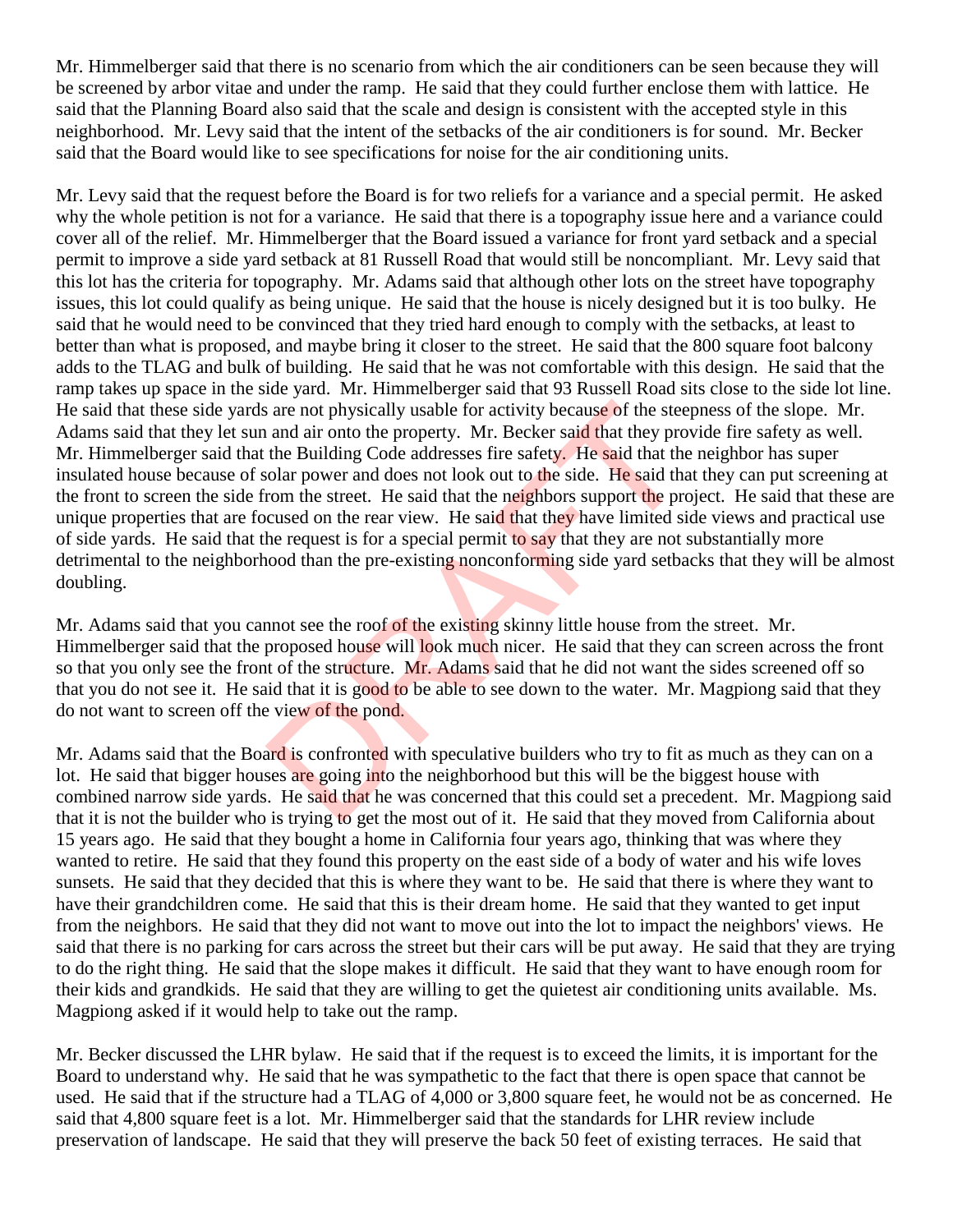they will retain all of the trees in the 100 foot buffer except for one leaning tree. He said that they will take out four trees that are outside of the buffer and compensate with replacements of the required caliper.

Mr. Levy said that lot coverage will be increased from 1,339 square feet to 2,495 square feet.

Mr. Himmelberger said that with respect to the standard for scale of building, the Planning Board conceded that the scale and design is consistent with the neighborhood. He said that they have maintained vegetated buffers at the whole back 50 feet and will add vegetated buffers in the side yard where none exist now. He said that there have been no issues raised with lighting. He said that with respect to open space, the house will not be visible from the pond in any significant way. He said that the two abutters support the project. He said that they satisfied drainage requirements through compliance with the WPC Order of Conditions. He said that with respect to circulation, there is no parking on site and the plan is to add a two-car garage with parking in front of it. He said that even if the Board was to apply LHR criteria, it could still find that this is satisfactory and compliant with the goals of LHR. He said that there should be some weight to the immediate abutters and the neighborhood because this is a unique section of street in Wellesley overlooking the pond.

Mr. Becker said that doubling the footprint takes away open space. He said that they will be treating the remaining open space appropriately. He said that he was struggling with the scale of the building. He said that when he looked at the lot and the house, there are a lot of good things there. He said that it is clear that this is not a spec building.

Mr. Levy said that his biggest concern is the elevation from the pond. He said that the screening might not be there in perpetuity. Mr. Adams said that the top level is set back 12 feet on the rear elevation. Mr. Levy said that the rear elevation will be more than 42 feet high. Mr. Iacocca said that the basement walk out will be at the same elevation as the existing house. Mr. Adams said that you cannot see the existing house.

Mr. Himmelberger asked if the Board has concerns about the design of the side elevations. Mr. Adams said that it is an envelope. He said that it is the volume that is the issue. Mr. Iacocca said that the existing house is essentially the bottom two floors of the proposed house and they will be adding 1.5 stories over that. Mr. Himmelberger said that the façade that is closest to the pond is not 41 feet, it is 34 feet. He said that the two dimensional drawing does not fairly depict the massing if it could be seen from the pond because the upper floor is recessed. He said that 34 feet elevation facing the pond is consistent with the other houses that are shown in the photos that were submitted. ing the footprint takes away open space. He said that they priately. He said that he was struggling with the scale of d the house, there are a lot of good things there. He said st concern is the elevation from the pond. He

Catherine Johnson, Planning Board, said that the drivers of LHR that the Planning Board would be looking at are mass and scale. She said that the Town voted to approve new TLAG recommendations at Town Meeting where garage space counts, which is approximately 500 square feet for this house. She said that the Planning Board would also look at drainage and water runoff with respect to the roof runoff, stormwater and where does it go. She said that they do not want the runoff to go down the hill and into the pond. She said that involves a certain amount of engineering to be able to get into subsurface collection systems. She said that there is not a lot of exterior lighting but there are a lot of beautiful windows. She said that the Planning Board would be concerned about light spillage as viewed from the pond if all of the lights are on.

Mr. Levy asked Ms. Johnson if she thought that this project would this get through LHR without any substantial modifications. Ms. Johnson said that her biggest concern is mass and scale and the second is drainage, which is not addressed in the current plan. Mr. Himmelberger said that they reduced runoff to the satisfaction of the WPC. Ms. Johnson said that the Planning Board looks for a review from the Department of Public Works' Engineering Division. Mr. Himmelberger said that Engineering looked at the submittal to WPC. He said that it took a couple of meetings to get the comments from Engineering. He said that they did receive them and incorporated them to the satisfaction of the WPC.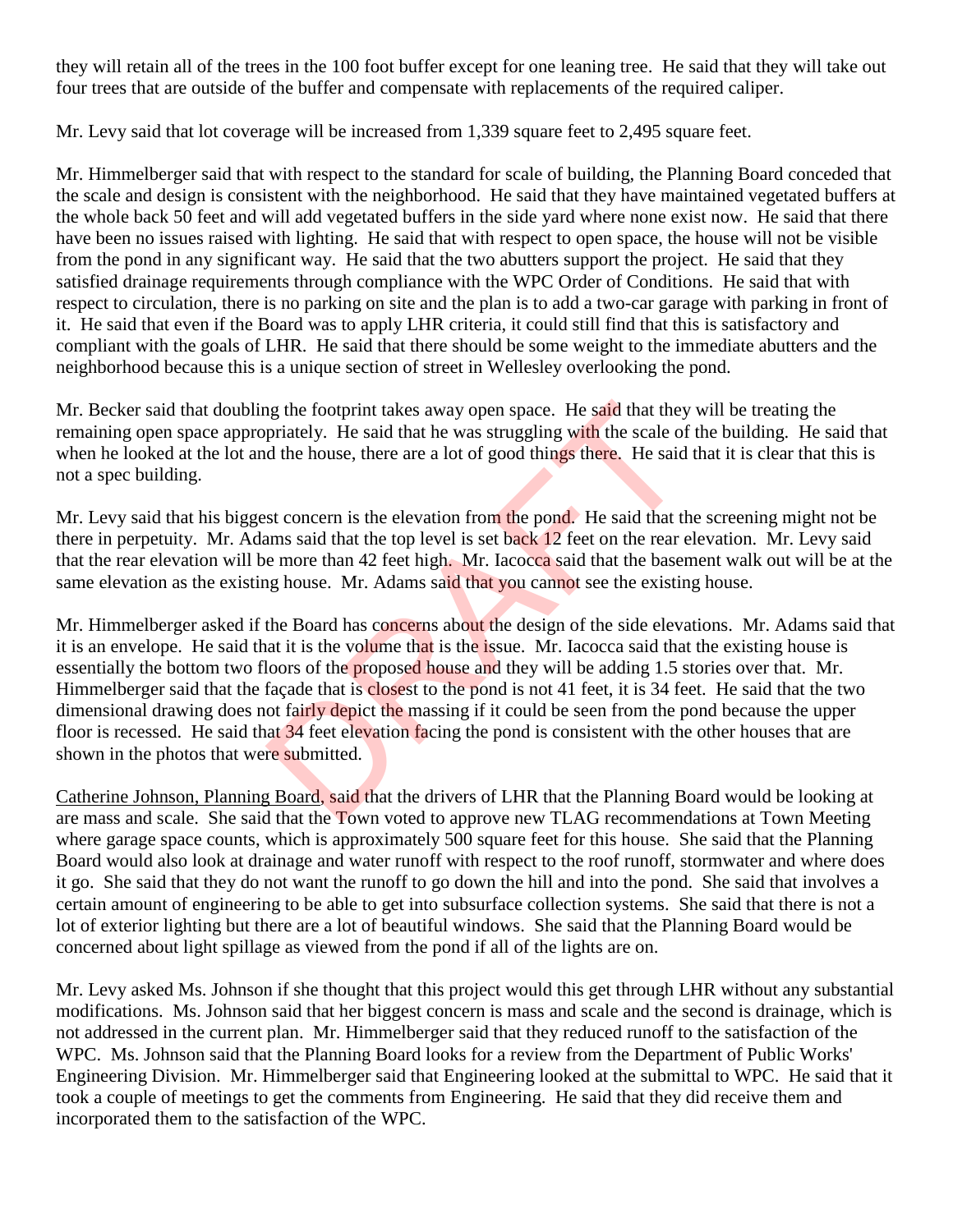Mr. Levy asked if the bylaw change for TLAG is retroactive. Ms. Johnson said that it is retroactive to April 12, 2017.

Mr. Adams asked what the hardship would be if the Petitioner were to cut 1,000 square feet from the building. Ms. Magpiong said that they were building space for their kids to visit, each with their own room with a bath. Mr. Magpiong said that it is not a hardship. Mr. Adams said that it is a Zoning term that is associated with variances.

The Board discussed granting a variance for the two side yards and the front yard and then having the project go through LHR. Mr. Himmelberger said that the Board has not done that in the past. He said that when there have been pre-existing nonconforming side yard setbacks and a variance is sought for the front yard setbacks, the Board has granted a variance and a special permit. Mr. Adams said that this is pushing it to the limits because this is a big deep house that has a lesser nonconformity. He said that in his past experience as a building official, once the house down, it is an empty lot.

Mr. Himmelberger said that the standard is not if this is worse but that it will not be substantially more detrimental to the neighborhood.

Mr. Becker said that most of the tear downs that the Board encounters are torn down and rebuilt conforming. Mr. Himmelberger said that may be the predominance. He said that this Board has historically granted numerous special permits for tear downs where the nonconformities remain but are improved. He said that this is not a deviation from past practices.

Mr. Adams said that his feeling is that this is too much. He said that he would like to see the Petitioner try to come up with an alternate design with more side yard. He said that the plans may show that they cannot be done another way.

Mr. Himmelberger asked for some guidance from the Board as to side yard setback. Mr. Becker said that his concern is about TLAG. He said that if the TLAG could be reduced to near 3,600 square feet with the same setbacks that are proposed, he would not have an issue. Mr. Iacocca said that the revised TLAG bylaw will compound the problem somewhat. nood.<br>
If the tear downs that the Board encounters are torn down<br>
may be the predominance. He said that this Board has h<br>
or tear downs where the nonconformities remain but are in<br>
practices.<br>
ling is that this is too much

Mr. Himmelberger said that if the Board grants a special permit on whatever re-design is made, it is exempt from LHR. He asked if the Chairman would be inclined to view this in terms of current TLAG calculations. Mr. Becker said that would be consistent with the Board's past practices. He said that houses that come before the Board for a special permit are exempt from LHR. He said that the Board still gets TLAG because that is a measure of whether it is more detrimental to the neighborhood or not. He said that the Board is not bound by 3,600 square feet.

Mr. Adams said that he would like to see a reduction in the combined width of the building. He said that they are currently offering 25 feet of horizontal side yard. He said that it does not have to comply. He said that they may be able to take corners out of the building to reduce the perceived bulk. Mr. Iacocca said that he can scale it back. He said that because of the slope, pulling the sides in and pulling it will still result in an imposing design.

Mr. Becker said that the property is located in a Water Supply Protection District (WSPD). He said that a requirement in the bylaw is that they reinject the captured runoff from the new building, which means everything off of the roof. He said that the WPC may have other requirements for once the runoff is captured because they are concerned about sediment going into the pond where the WSPD is concerned about capturing good water and putting it back into the ground.

Mr. Himmelberger asked if the Board would consider continuing the petition to allow for re-design.